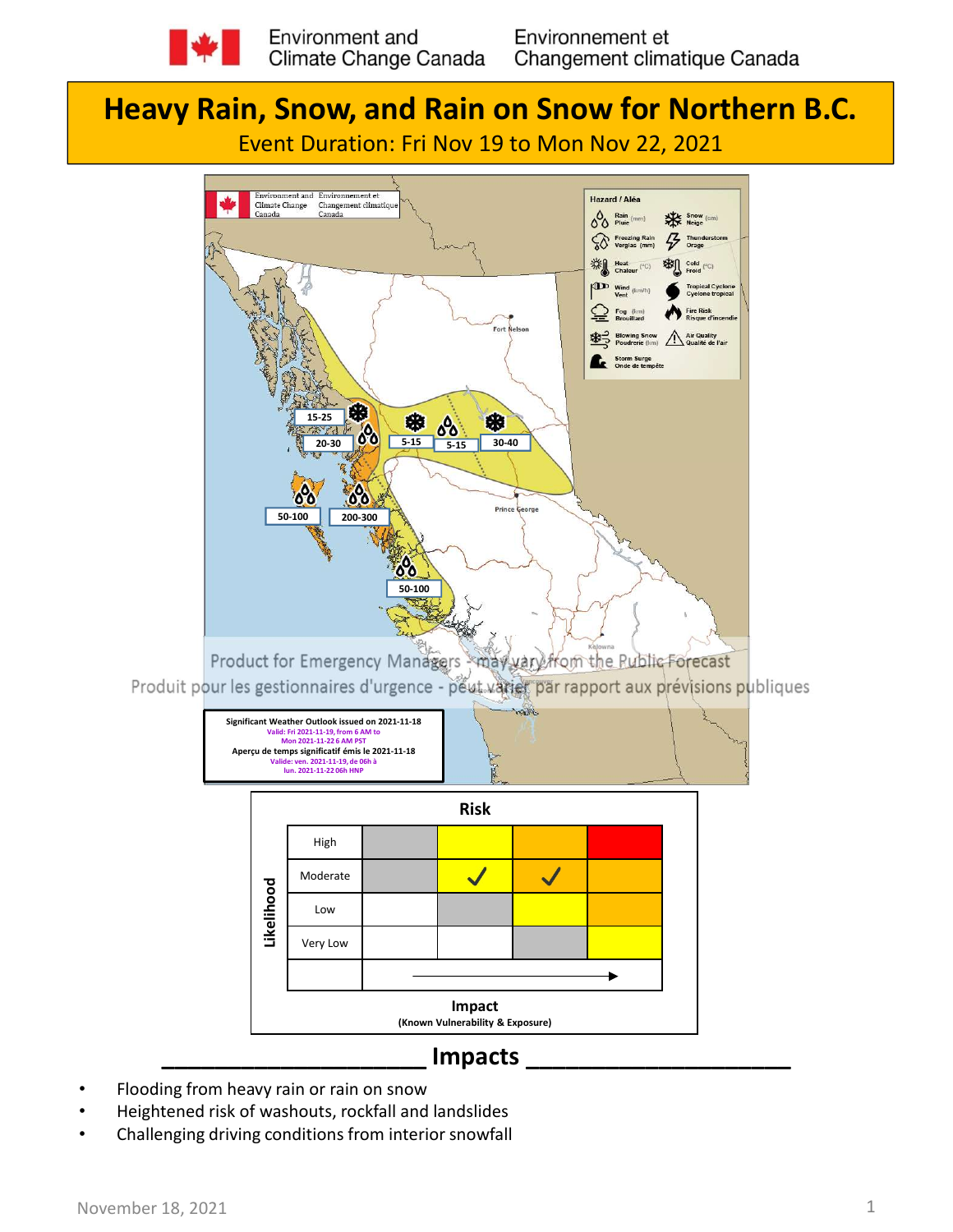

## Certainty

- Rainfall amounts: medium. The heaviest amounts seem to be lining up on the North Coast (between Prince Rupert and Ocean Falls), but the amounts have some uncertainty.
- **Example 19, 2021**<br> **A Rainfall amounts: medium.** The heaviest amounts seem to be lining up on the North Coast<br>
(between Prince Rupert and Ocean Falls), but the amounts have some uncertainty.<br> **Precipitation phase, timing** etween Prince Rupert and Ocean Falls), but the amounts have some uncertainty.<br>
ecipitation phase, timing and amounts: medium. Determining how much precipitation will slate<br>
bow and how much as rain and when the transition Precipitation phase, timing and amounts: medium. Determining how much precipitation will fall as snow and how much as rain and when the transition will occur exactly is challenging at this point. Follow public forecasts closer to the event for precision.
- Snowmelt: low. It is very difficult to know how much snow will melt from rising freezing levels and rain.

Key Points **Example 20** 

- Atmospheric River (AR) arriving on Saturday afternoon and lasting through Monday morning.
- The AR will bring heavy rain for the coast and rising freezing levels.
- Precipitation amounts:
	- Between Prince Rupert and Ocean Falls, rainfall amounts could reach the 200-300 mm range
	- Stewart, 15-25 cm of snow over Friday-Saturday then 20-30 mm of rain on Sunday
	- 5-15 mm of rain
	- Further east in the Mackenzie and Pine Pass area, there may be 30-40 cm of snow between Friday night and Monday
- Freezing levels on the North Coast start at about 500 m then rise to 1000 m by Friday afternoon. There will be a jump to 1800-2000 m by Sunday morning as the AR arrives. Additional runoff from snowmelt may occur. bower variable provides and the Model of The Pass area, there may be 30-40 cm of snow between Fideral Rand Modal Start at about 500 m then rise to 1000 m by Friday night and Trich Trich Trich Trich Trich Trich are writle t
- Strong southeasterly winds will accompany the AR with 80-100 km/h possible for coastal communities Saturday night and Sunday

#### Next Update/WebEx **WebEx** 2002 1994

• No further updates to the weather notification are expected at this time. Please monitor ECCC public alerts.

Subsequent weather notifications will be issued as needed

| <b>Tues</b>        | Wed                | Thu                |
|--------------------|--------------------|--------------------|
| <b>Nov 23</b>      | <b>Nov 24</b>      | <b>Nov 25</b>      |
| Rain (coast), snow | Rain (coast), snow | Rain (coast), snow |
| (interior)         | (interior)         | (interior)         |